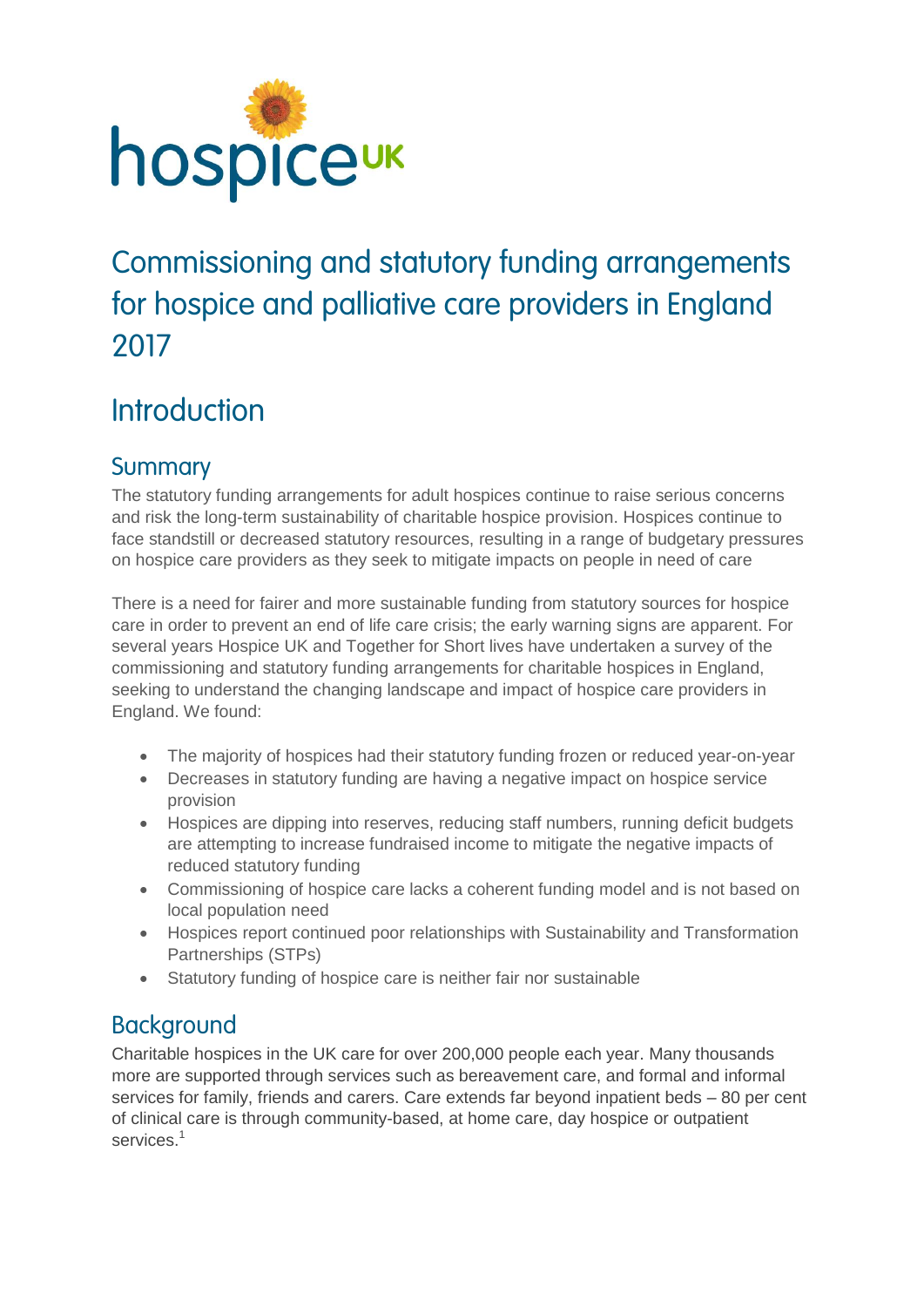Hospices are unique among providers of health and social care – making significant investment in both the provision and funding of palliative and end of life care from their own funds. Together, hospices around the UK spend £1.1 billion per year in the UK in providing care, against statutory funding of £333 million.<sup>2</sup> The £767 gap between statutory funding and expenditure is fundraised across a range of ventures such as individual giving, events, charity shops and charitable lotteries.

Most hospices in England receive a proportion of their overall funding from statutory sources, predominantly through clinical commissioning groups (CCGs), and smaller levels from local authorities and NHS England. The proportion of funding received from statutory sources by adult hospices ranges from 8 per cent to over 90 per cent of expenditure.<sup>3</sup>

We know that not everyone who could benefit from palliative care receives it – experts estimate that over 90,000 people in England have a need for palliative care support that goes unmet every year.<sup>4</sup> Demand for this care will continue to rise; the Office for National Statistics projections for England show the number of people dying each year will increase by 10 per cent by 2030, and by 25 percent by 2040. Hospice care providers currently report that frozen or decreased statutory funding is impacting negatively on their services for people, their carers and communities. If hospices are to meet current and future need for care, then we must ensure they are sustainably and adequately funded.

# Survey findings

## The majority of hospices have had their statutory funding frozen or cut

For the year 2016-17, the majority of hospices have had their funding frozen or cut. Two-thirds of respondents (66 per cent) providing services to adults or adults and children and young people, reported having their funding frozen or cut in the last financial year (37 per cent frozen and 29 per cent cut).

The cuts follow on from those that were reported last year, in Hospice UK's ['Commissioning](https://www.hospiceuk.org/policy-advocacy/briefings-consultations?page=2)  [and statutory funding arrangements for hospices in England –](https://www.hospiceuk.org/policy-advocacy/briefings-consultations?page=2) Survey Results 2016' report.

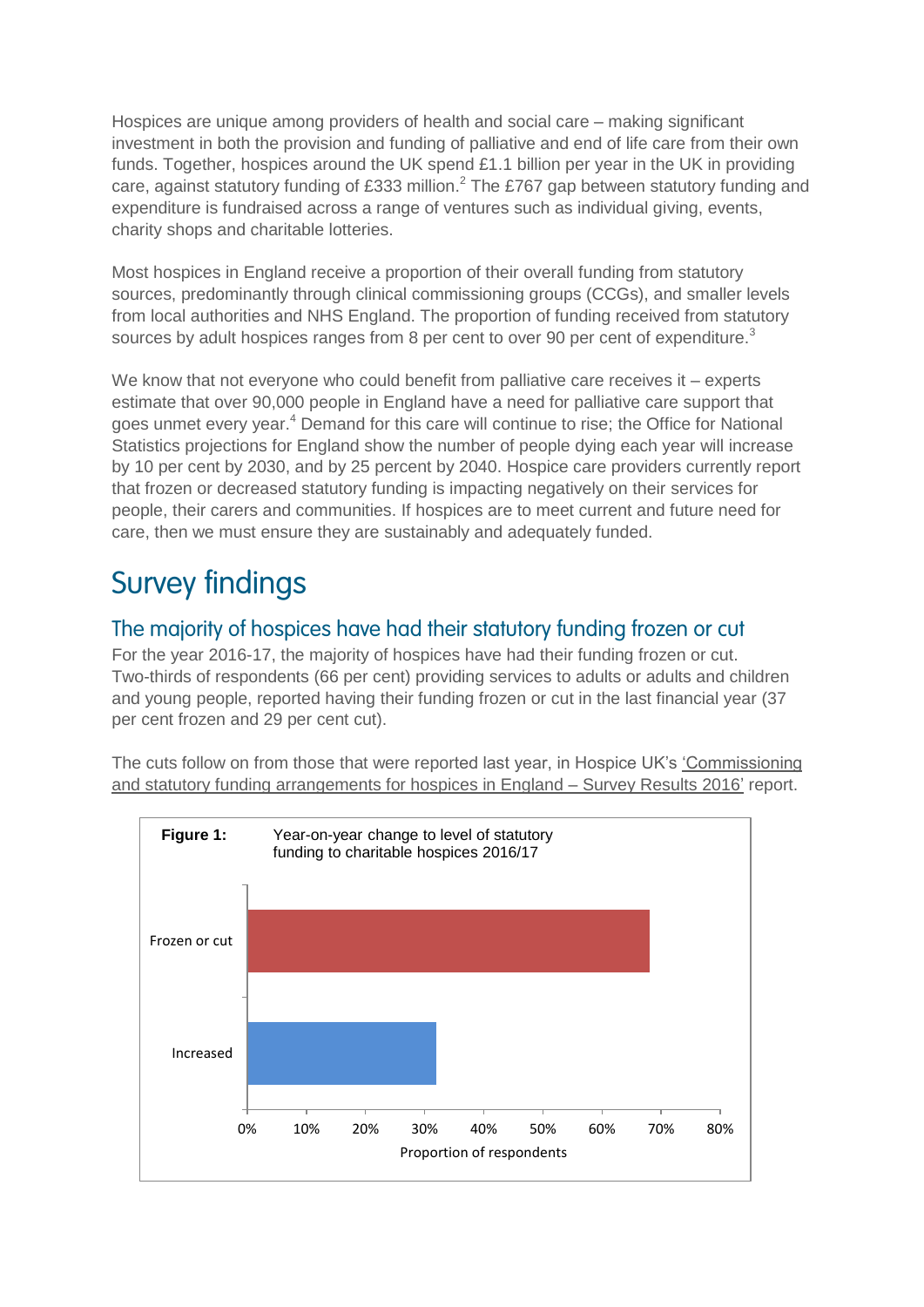#### **Hospices cited financial restrictions on commissioners at CCG level as the main reason for either a decrease or standstill budget in 2016/17**

Over half of hospices identified a lack of increase in CCG funding as the primary reason for freezing or cuts in statutory funding between 2016-17 and 2017-18 (n=57).

Almost three quarters (74 per cent) of respondents pointed to the financial restrictions placed on NHS commissioners as the reason for any decrease or standstill in statutory funding during this time.

*'We are lucky enough to have a great relationship with our commissioner. The money, however, simply isn't there to commission.'*

*'We have already heard that our NHS contract will not be renewed next year due to their funding restraint.'*

*'We believe statutory funding should keep pace in real terms (inflation) otherwise it is effectively a year on year decrease.'*



### Decreases in statutory funding impact on service provision

Respondents reported a number of ways in which statutory funding changes have impacted on people who need to access services, including: delays to people being discharged home due to difficulties in securing care packages, reduced capacity of 24/7 care and longer waiting lists.

*'Frozen or cuts to funding has resulted in reduced staff numbers & reduced patient activity'*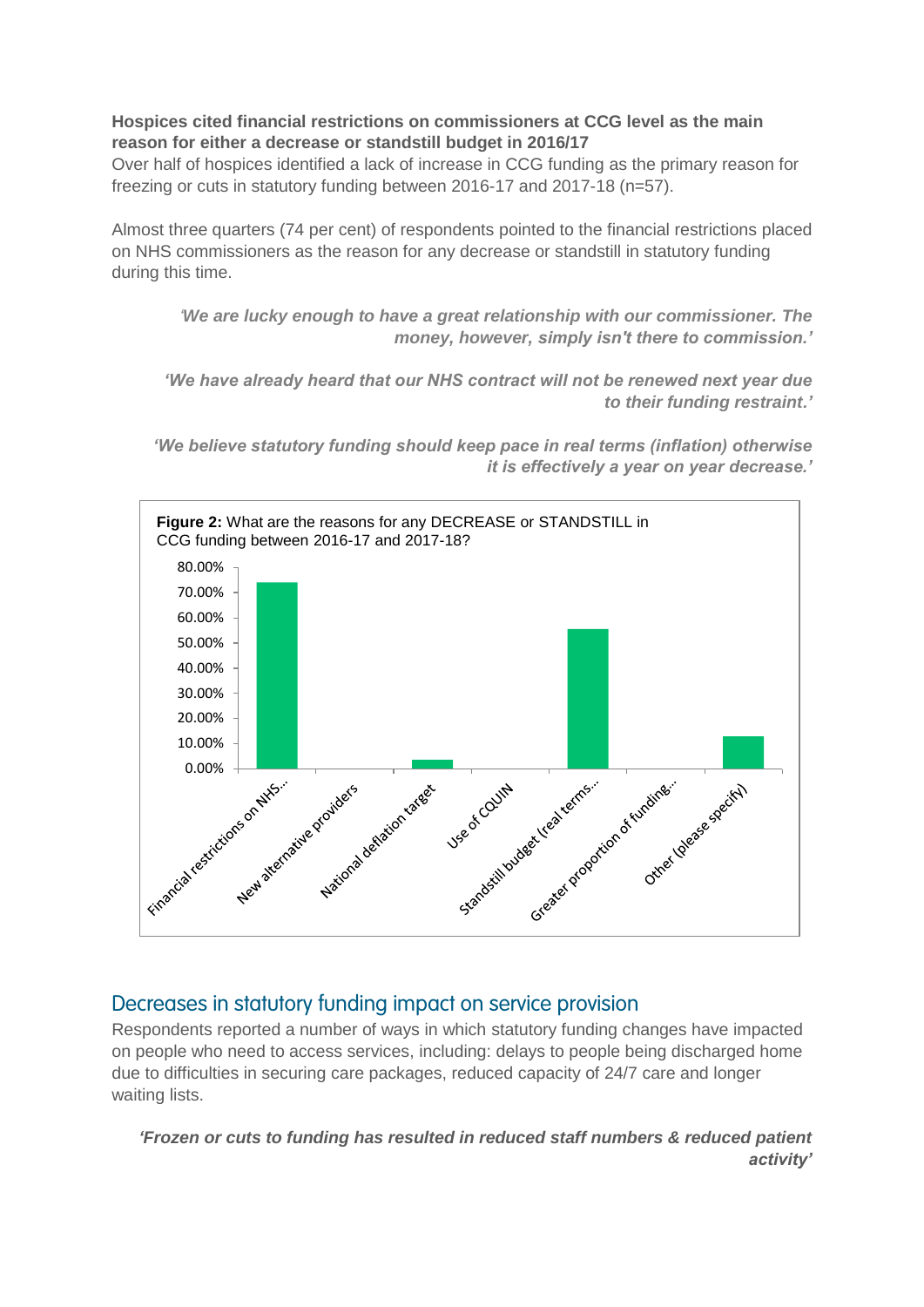#### **'***Our waiting lists for bereavement counselling, lymphedema services and community nursing have all grown.'*

A high percentage of respondents reported that changes to statutory funding had had a 'somewhat negative' or 'negative' impact on a range of services including: inpatient care (38 per cent), day services and outpatient clinics (38 per cent) and family support services (35 per cent).

Hospices reported negative impacts on services of frozen or reduced funding, including decreased numbers of people they can support and/or a decreased capacity of teams and an inability to continue 'hospice at home' services in some instances.

#### **'A** *lack of increase in funding compared to rise in our expenditure has meant we have had to stop funding patient transport and offering some important community services.'*

*'Occupational Therapists and physios are no longer offered in the community and the minibus is no longer in use for our outpatients' services.'*

*'An increased unmet need in the inpatients unit and family support'*

#### **'***Our grant has not increased for 7 years and we have had to look at alternative ways to provide funding for the service to continue.***'**

### Mitigating negative impacts of reduced statutory funding

Hospices use a wide range of methods to mitigate negative impact on services of cut or frozen funding. Respondents reported drawing funds from reserves, running deficit budgets and reducing staff numbers as they aim to reduce the negative impact on services of changes to statutory funding.

Nearly 4 out of 5 hospices (78 per cent) used more money from charitable funding resources. 65 per cent of respondents reported running a deficit budget. 57 per cent of respondents reported using funds from reserves. 32 per cent of respondents reported frozen staff salaries / below inflation uplift. 22 per cent of respondents reported not filling staff vacancies.

#### *'Our local CCGs are in dire financial straits. They are trying to be fair and reasonable, but our service levels are only being maintained through the intended use of our reserves, which is not sustainable in the long-term.'*

*'Minimal increase coupled with increased demand (through decreased services from other providers in community) has had detrimental impact upon our reserves position.'*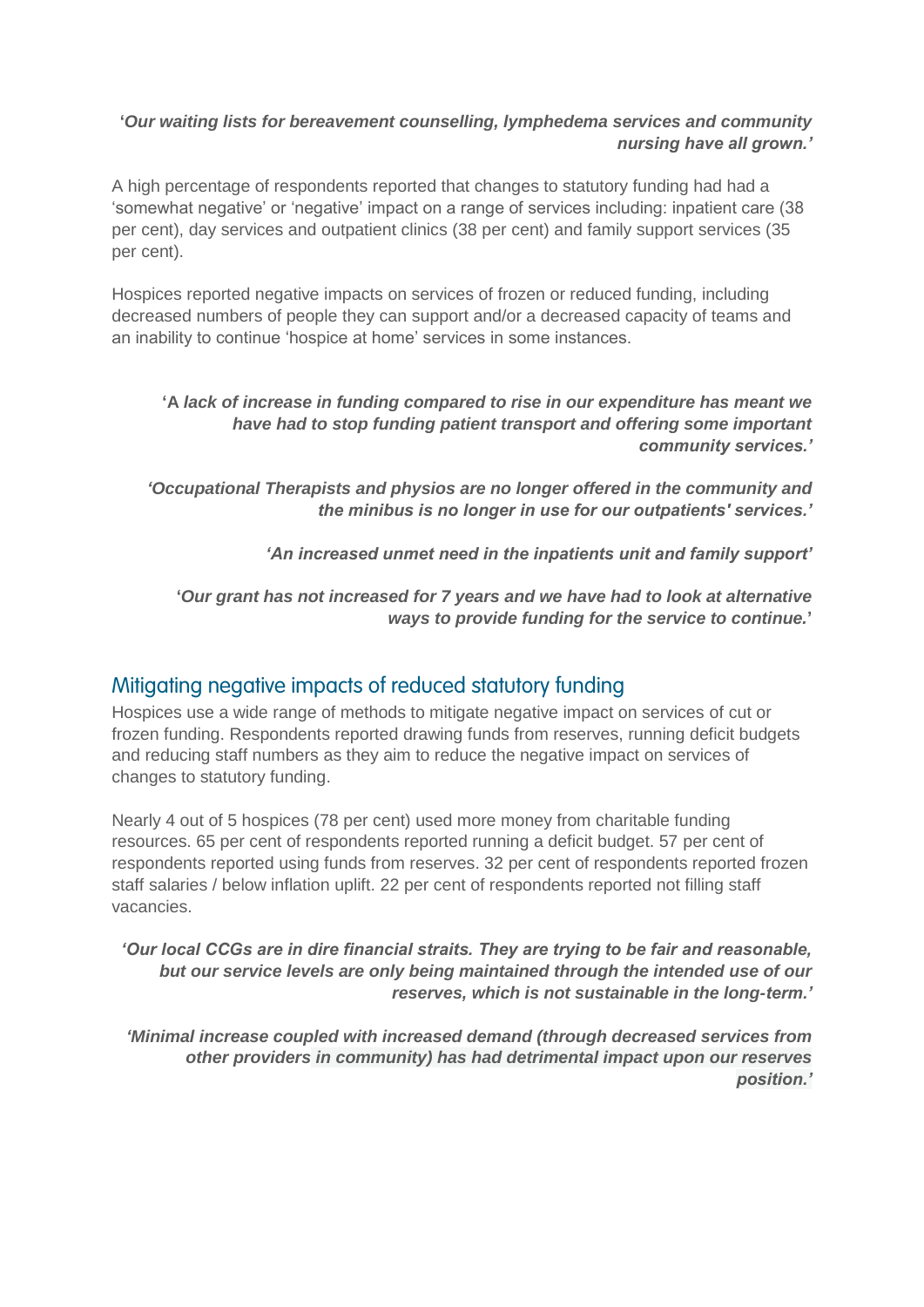

# Commissioning of hospice care lacks a coherent funding model and is not directly related to local population need

The lack of a coherent commissioning model nationally means the statutory funding of hospice care is effectively randomly distributed across England and is often not based on people's actual needs at the end of life. This means that sometimes the people that need care the most do not receive it.

In addition to needs assessments not taking place, there is no agreed statutory funding model or formula for working out what to fund, or not fund, in hospice care. Presently, the amount of funding provided by CCGs to hospice services is based on a range of different models and factors. Almost 9 out of 10 respondents (89 per cent) reported that statutory funding is not determined by formal models, but by 'historical funding relationships'. Only 6 per cent of respondents reported that CCGs use local tariffs to determine levels of statutory funding, compared to 10 per cent for local authorities, and despite the introduction of end of life care currencies in April of 2017, no hospices identified CCGs as using the currencies to in their commissioning.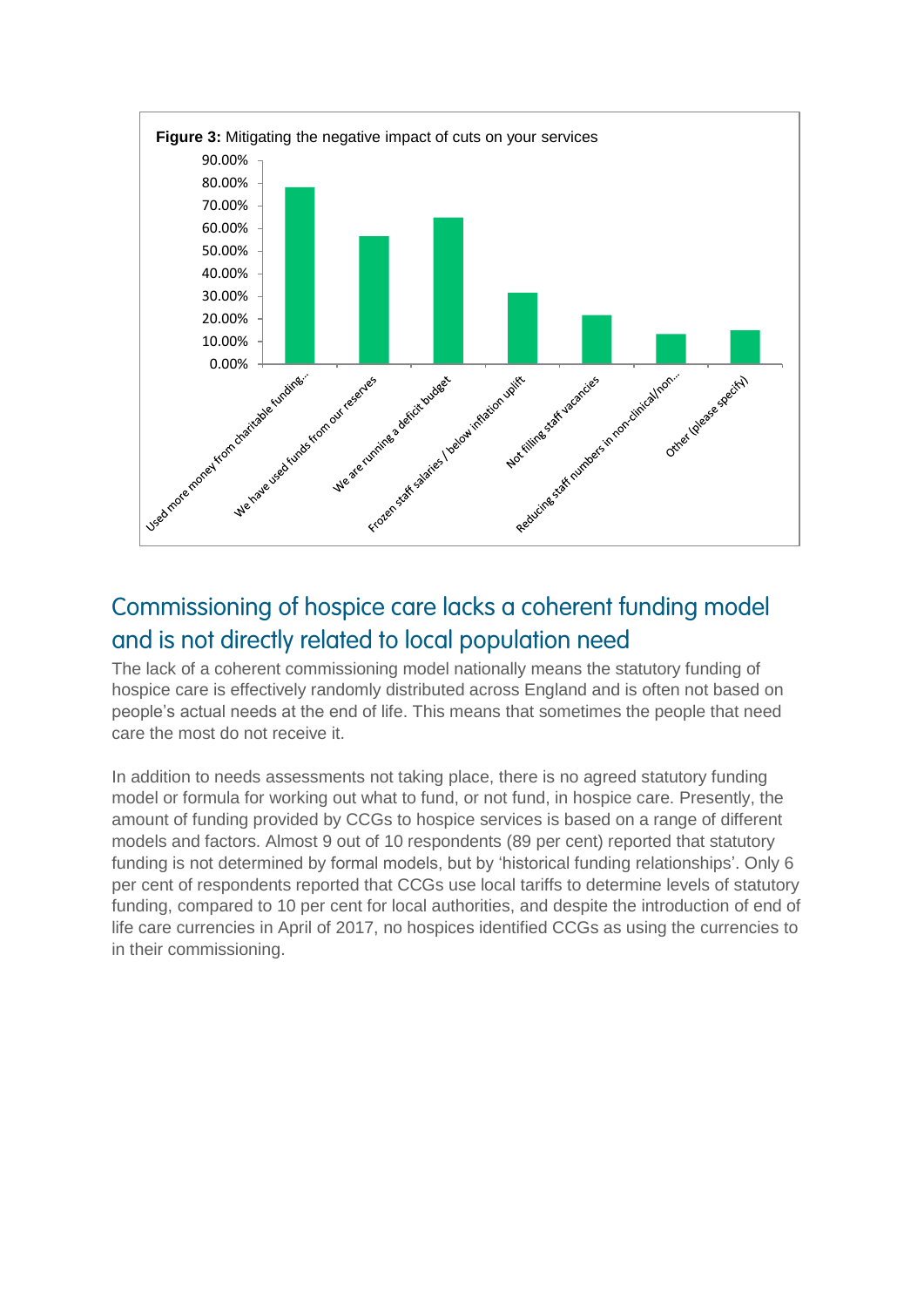

## Commissioning is complex, confusing and short-sighted

Hospices currently seek funding in a complex and complicated system of commissioners and contracts, involving multiple types of agreements being acquired from a range of local statutory funders. Each agreement or contract requires administrative resource, in negotiating, managing and reporting requirements - ultimately costing hospices additional time and money.

#### **Nearly half of hospices' services are commissioned by three or more CCGs**

A good measure of the complexity and difficulties faced by hospices in managing statutory funding is the number of funding relationships each hospice and palliative care provider has with multiple CCGs. Nearly half of hospice services (42 per cent) are commissioned by three or more CCGs (n=71). Complexity arises in the different funding models, contract types and reporting requirements of individual CCGs.

This trend is set to continue; 42 per cent of respondents expect to be commissioned, or have services purchased by three CCGs or more (n=69) in the coming year. Nearly all respondents reported having multiple agreements, and multiple types of agreements, with local statutory funders – including: NHS Standard Contracts, NHS Shorter Form Standard Contracts, Service Level Agreements, Co-commissioning Agreements, Block Contracts and Spot Contracts.

#### **Shorter Form Contracts are not being used as planned**

In 2016 NHS England made a Shorter Form Contract available for use where the NHS Standard contract was not necessary, and this was promoted to CCGs as an appropriate alternative for working with charitable hospices care providers. Use of the Shorter Form Contract by CCGs with charitable hospices remains low.

Twelve per cent of respondents reported that they requested use of the Shorter Form Contract or Grant Agreement, but the CCG declined to use it (n=25). Twelve per cent of hospices reported that CCGs said they do not use the Shorter Form Contract or Grant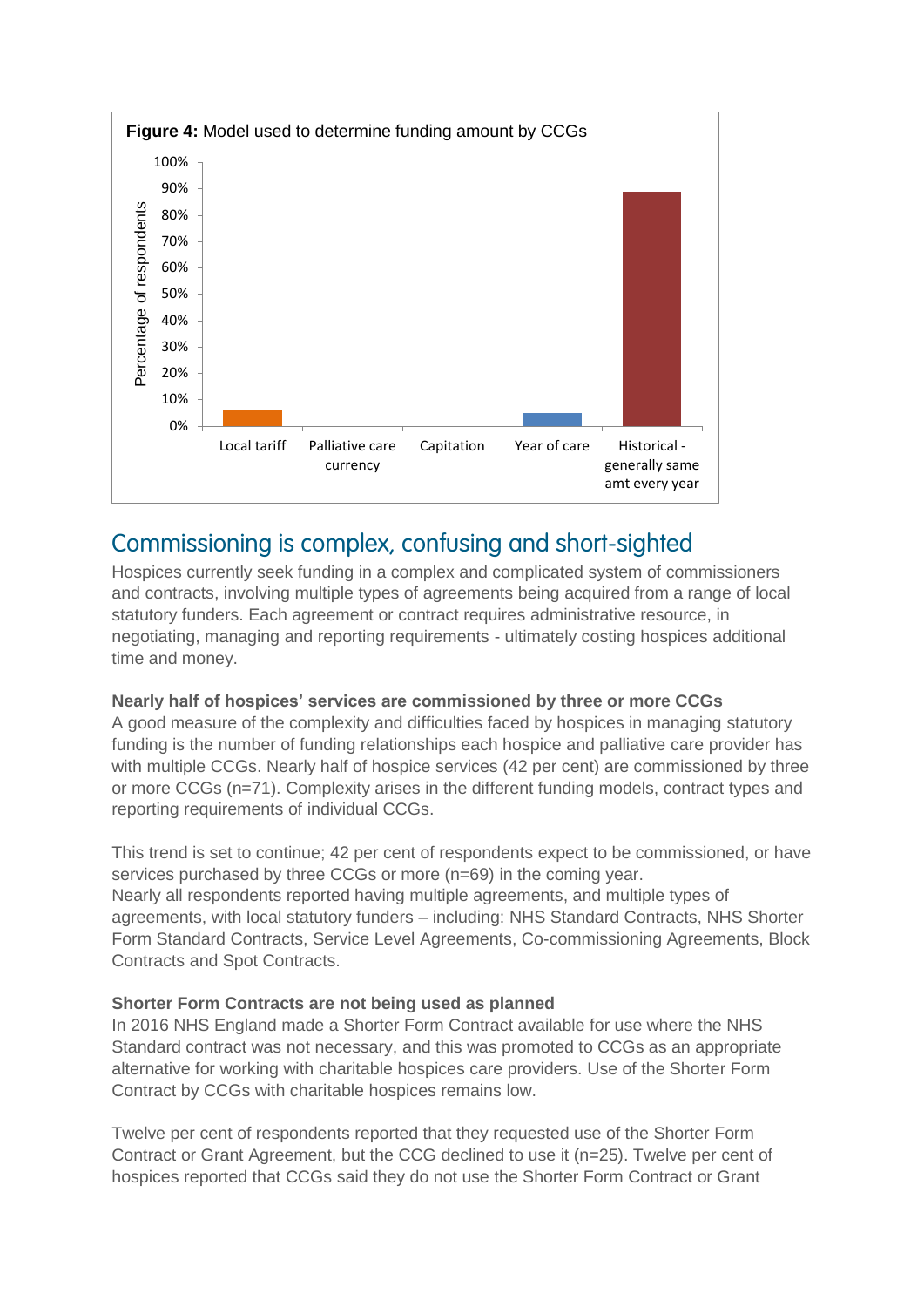

Agreement and 64 per cent identified 'Other' as the reason why this type of contract/agreement was unavailable.

**Length of funding contracts or agreements with statutory bodies are generally short**  Additionally, hospices reported that 80 per cent of Service Level Agreements only lasted for one year, as did 68 per cent of NHS Standard Contracts and 56 per cent of NHS Shorter Form Standard Contracts.

*'We need long-term certainty. One year contracts are not enough.'*

*'We're unable to obtain longer term commitment from commissioners making it difficult to recruit staff to new posts or to plan with any certainty.'*

## Relationships with Sustainability Transformation Partnerships (STPs) continue to be rated as 'poor'

STPs are part of the new way in which local NHS organisations and councils are working together to improve NHS services and outcomes for people in their area. As part of [the NHS'](https://www.england.nhs.uk/publication/nhs-five-year-forward-view/)  [Five Year Forward View,](https://www.england.nhs.uk/publication/nhs-five-year-forward-view/) they will be bringing in important changes to local health and care services and it is therefore essential that end of life care is fully considered and included in every local plan.

Despite this, over half of hospices told us that they've had 'Limited / cursory' or 'No engagement' with Sustainability Transformation Partnerships (STPs). 12 per cent of respondents reported having 'strong engagement' with STPs. (n=66)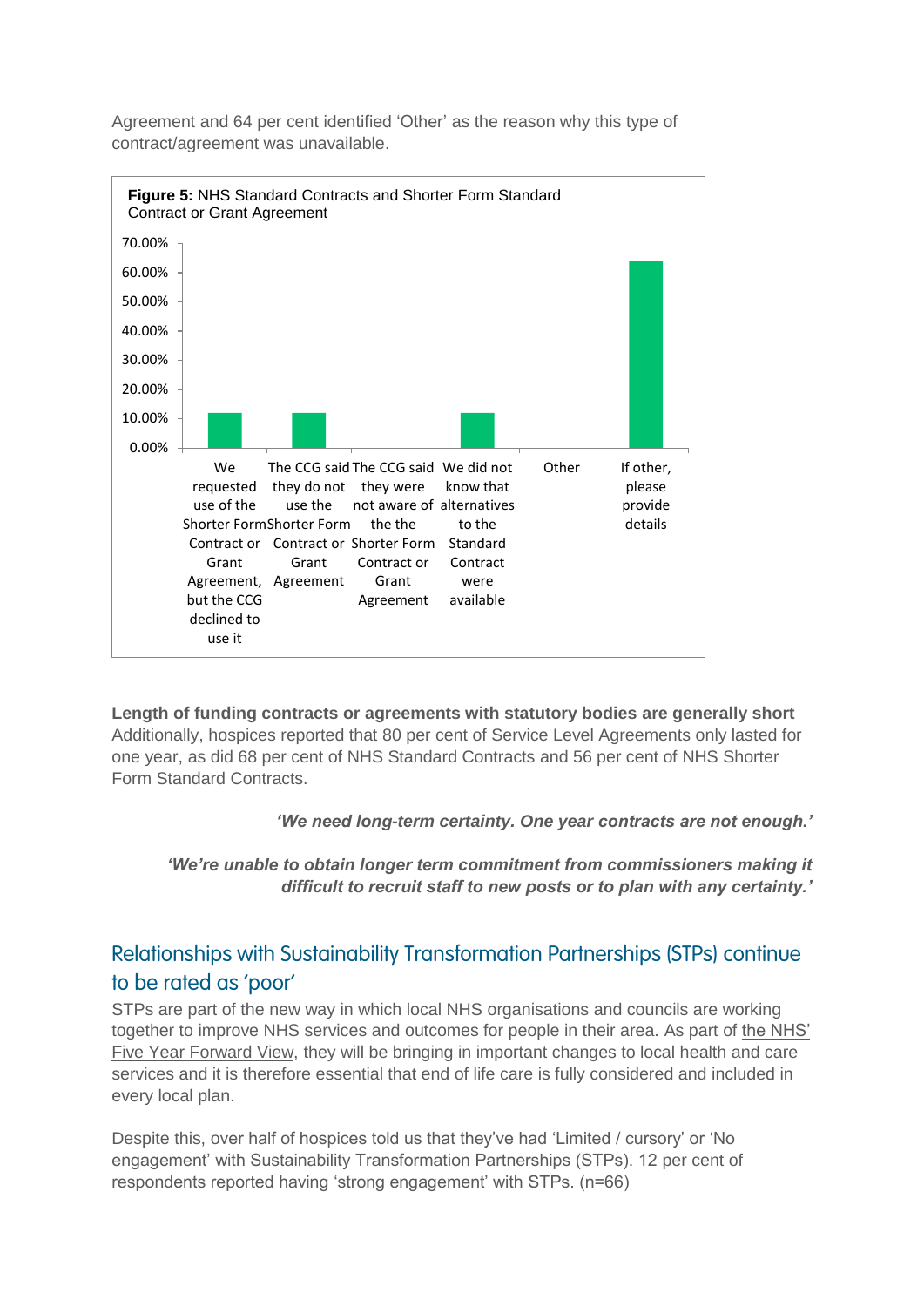Almost two thirds (65 per cent) of respondents reported the quality of engagements with STPs as 'poor', 'very poor' or 'no engagement with STP'. 35 per cent of respondents reported having 'very good' or 'good' engagement with STPs. (n=65)

The lack of engagement potentially reflects a lack of planning on a local level. We know that the rate of death is set to increase significantly over the next 20 years and thus it is essential that there is adequate planning and engagement with all services.



## Funding is neither fair nor sustainable

In the end, for hospice care to evolve and respond to the challenges of increasing demand from an ageing population, funding must be fair and sustainable. Without a robust funding model accepted by commissioners, lack of inflationary uplift to contracts, rapidly changing funding mechanisms such as personal budgets and CHCs, along with a multitude of commissioners and types of agreement, respondents overwhelmingly indicated that funding was not currently fair or sustainable.

- Almost 9 in 10 respondents (89 per cent) said their funding was not fair, and more than 9 in 10 (92 per cent) said it was not sustainable.
- 89 per cent of respondents reported that the statutory funding of services is unfair.  $(n=65)$
- 92 per cent of respondents reported that the present statutory funding for services is unsustainable. (n=66)

*'Commissioners are in a very difficult position, as they are commissioning underfunded services, that are reliant on charity fundraising.'*

> *'In the face of growing demand current approach to statutory funding is unsustainable and will considerably reduce the levels of care provision'*

> > *'We are expected to deliver better services for less funding, this is not sustainable'*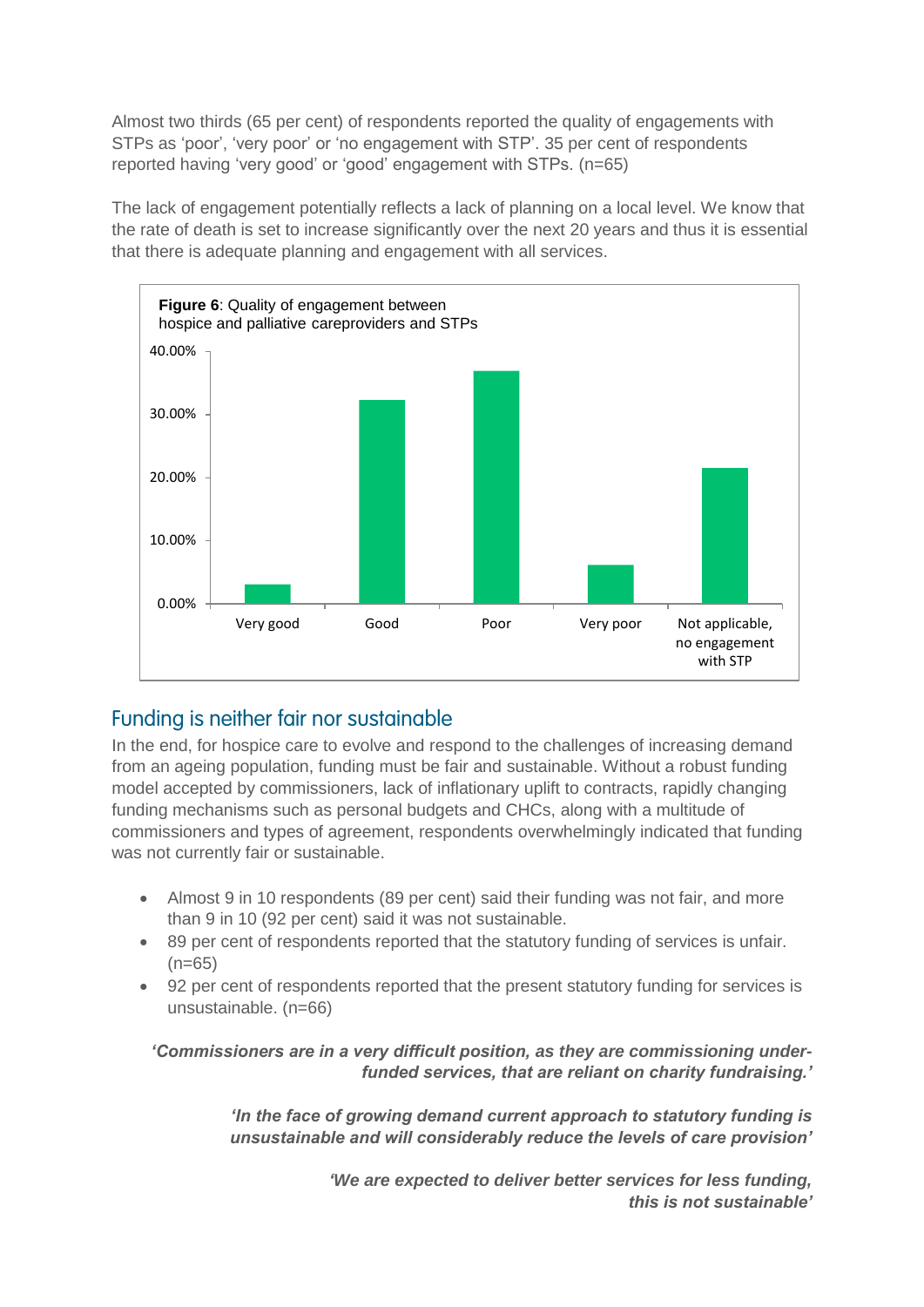# Recommendations

Although there are many different views on how local hospices should be funded by the NHS and local authorities, it is widely accepted that the inconsistency and variation which characterises the current system needs to be addressed.

If palliative and end of life care services in England are to be able to meet the needs of their communities, now and in the future, then they need a fair and sustainable statutory funding contribution. A range of statutory organisations should take specific actions to deliver this aim. These include NHS England, Clinical Commissioning Groups, Local Authorities and Sustainability and Transformation Partnerships.

Hospice UK makes the following recommendations:

- CCGs and Health and Wellbeing Boards should undertake regular needs assessment for palliative and end of life care in their areas and ensure commissioning practices reflect a needs-based approach.
- CCGs and Local Authorities should aim for three-year funding arrangements with charitable providers
- Sustainability and Transformation Plans should include including hospice and palliative care providers at all levels of planning and development in order to meet the needs of people with long term degenerative conditions and at end of life effectively and efficiently
- NHS England should continue to promote the use of the Shorter Form Contract to CCGs.